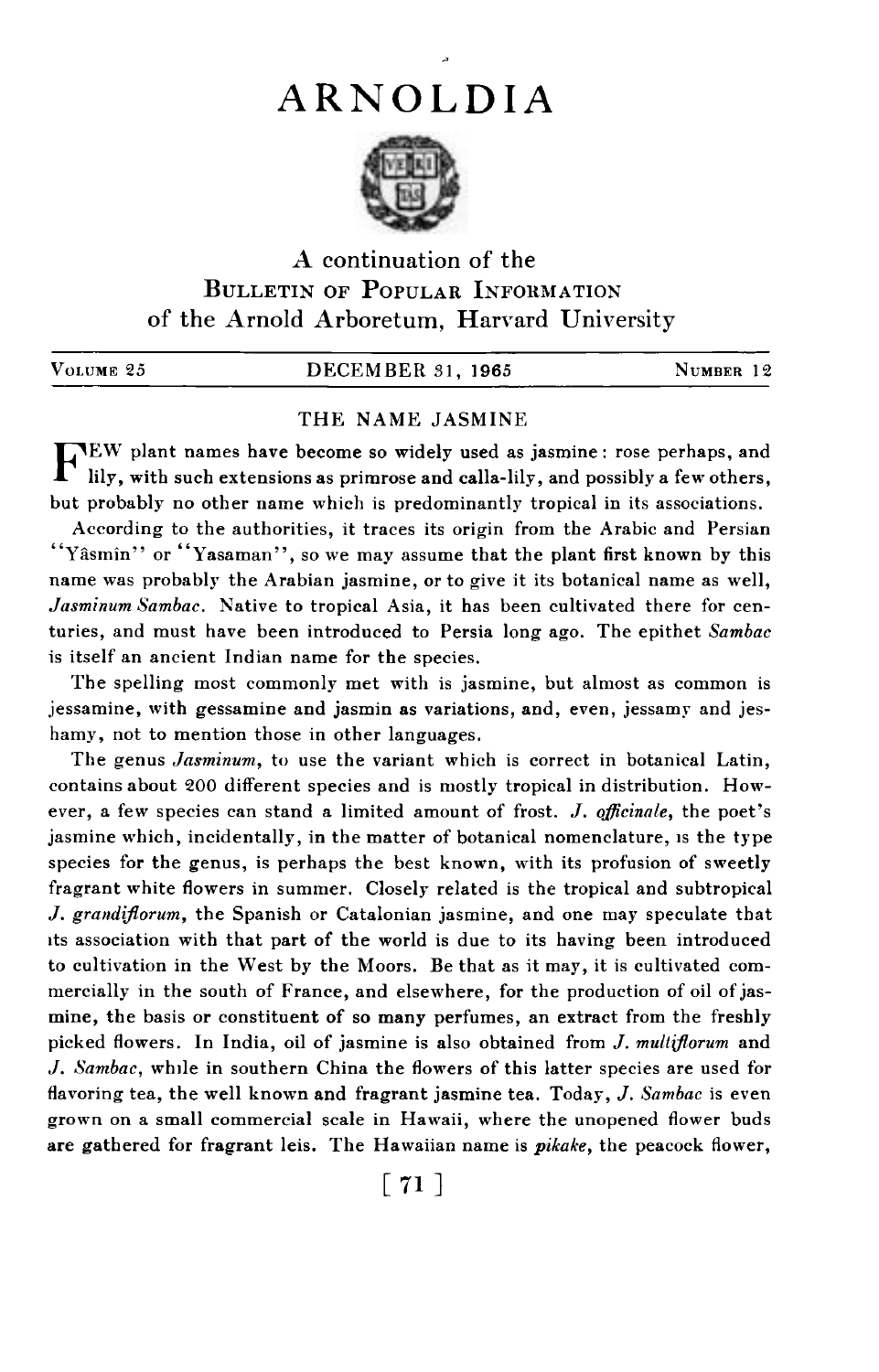so named because of the fondness of Princess Kaiulani for both the flower and white peacocks.

But the name jasmine is not confined to plants of the botanical genus Jasminum. Perhaps the two other plants with this name which are best known are the Carolina-jasmine (in this case more usually written jessamine) Gelsemium semper $virens$ , and the Cape-jasmine or  $Gardenia$ . Carolina-jasmine is native to the southeastern U.S.A., and belongs to another botanical family, the Loganiaceae. It occurs in woods and thickets and is a twining, high-climbing, shrubby plant which produces deliciously fragrant yellow flowers in the spring. Nor is its association with the name jasmine confined to its common name, for the Latin generic name Gelsemium is itself derived from the Italian name for the true jasmine, gelsomino.

Gardenia jasminoides clearly carries an allusion to the jasmine in its specific epithet, which means "jasmine-like", however the genus Gardenia, widespread in the tropics of the Old World, is not related. The Cape-jasmine is a native of South China and not South Africa as the name suggests, a good example of how the earliest plants introduced direct from China, round the Cape of Good Hope, long before the Suez Canal was cut, were often attributed to the area of the Cape (while the converse, where South African plants were attributed to the Far East, also occurs). The name Gardenia commemorates Dr. Alexander Garden  $(1730-1791)$ , a native of South Carolina who took his medical degree in Scotland, and was a professor at King's College, New York, the forerunner of Columbia University. Not hardy in areas subject to frost, it is nevertheless widely grown as a conservatory plant, and cherished for the sweet fragrance of its flowers. In fact, as with Gelsemium, it is the scented flowers which have brought the name jasmine into use.

In 1583 we find the early botanist Cesalpino referring to the French lilac as Jeseminum caeruleum Arabum, and quite early on, lilac and mock-orange came to be called jasmine, but although the names of these two plants are still confused, at least in English speaking countries they have almost lost the general association with jasmine, except that on rare occasions one may still find the Persian lilac referred to as the Persian jasmine (a full circle of confusion, considering that jasmine was originally a Persian name anyway). Often, when a change in the botanical name of a plant has caused annoyance, one may hear it suggested that common names are better and more stable, but they may be too stable. The case of these three different plants is a good example. The mock-oranges are often called syringas while the lilac bears Syringa as its botanically correct generic name. A mix-up that goes back to the earliest use of the name syringa and shows how the usage of names persists over centuries; Syringa has not been applied to mock-oranges in learned works since the l8th century.

A surprising number of plants in the periwinkle family, the Apocynaceae, bear the name jasmine. Crepe-jasmine is the name most usually given to the double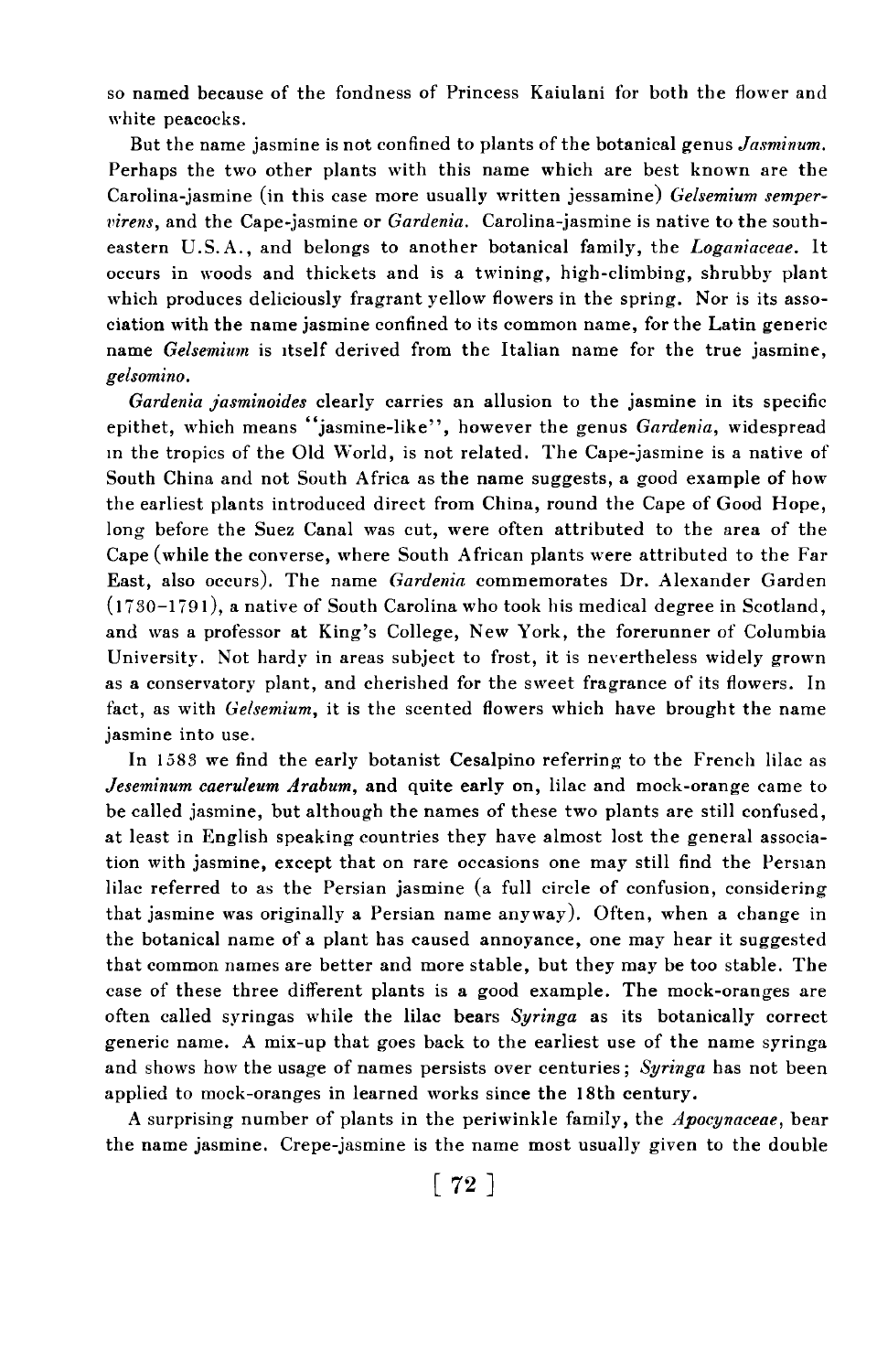form of *Ervatamia divaricata* (or, as it used to be called, *Tabernaemontana*<sup>\*</sup> coronaria), a shrub which is commonly grown in the tropics and bears white, crepe-like flowers which are sweetly fragrant at night. Better known, perhaps, as it is also grown more frequently under glass in temperate regions, is Trachelospermum jasminoides, the Chinese-star-jasmine or Confederate-jasmine, a climber with opposite leaves and pure white fragrant flowers, a native of southern China. In tropical areas throughout the world it is also grown in the open and, judging from the number of specimens one encounters with the botanical name Jasminum attached to them, must often be confused with the true jasmines. That common names can be confusing is again borne out by those given to this species, for the name Confederate jasmine is also given to Jasminum nitidum and star jasmine (although without the epithet Chinese) is the common name for  $J$ , multiflorum.

Perhaps the best known of the plants in this family to which the name jasmine is sometimes applied is the frangipani or temple tree, Plumeria acuminata. It is native to tropical America but now planted throughout the tropics of the world, and famed for its sweet scent. Because it develops into a small tree and bears beautiful fragrant flowers it has also been called the tree-jasmine, while its sister species, the red frangipani,  $P$ . *rubra*, is occasionally referred to as the red-jasmine. Within this family, and less well known perhaps, are the Chilean-jasmine, Mandevilla suaveolens, a native of Argentina, and the poison-jasmine or bushman's poison, Acokanthera venenata of South Africa, both with fragrant white flowers.

Species of the genus Cestrum from the American tropics are often called jessamines. The day-blooming jessamine is  $C$ , diurnum, and the night-blooming jessamine, C. nocturnum, because one is sweetly scented by day and the other by night. However, the name night-jasmine has also been given to another plant, this time a native of India, Nyctanthes arbor-tristis, best known as the tree-ofsorrow. But neither of these should be confused with the jasmin-nightshade, Solanum jasminoides, for the common name here is a translation of the Latin and refers, not to any scent the flowers produce, but to its chmbing habit and the profusion of white, somewhat jasmine-like, flowers it produces.

No attempt is being made to list every plant recorded in the literature, to which the name jasmine has become attached. It is almost endless, especially if one considers usage in French, German, Spanish and other languages too, but four further unusual examples may be of interest. Orange-jasmine is a name given to a species of Murraya, M. paniculata, a member of the orange family from tropical Asia with flowers which, in scent, resemble a jasmine, rather than orange-

\* There is, of course, no end to the ramifications that can be followed up when one is considering the usages and meanings of names, whether common or botanical, but it is worth digressing for a moment, perhaps, to consider this rather unwieldy but euphonius name Tabernaemontana. It has its origin in the days when scholars regularly latinized their names and Jakob Theodor of Bergzabern (c. 1520-1590), physician and early botanical author of Heidelberg, took his name from that of his town when latinized, i.e. Tabernaemontanus. Later the genus was named in his honor.